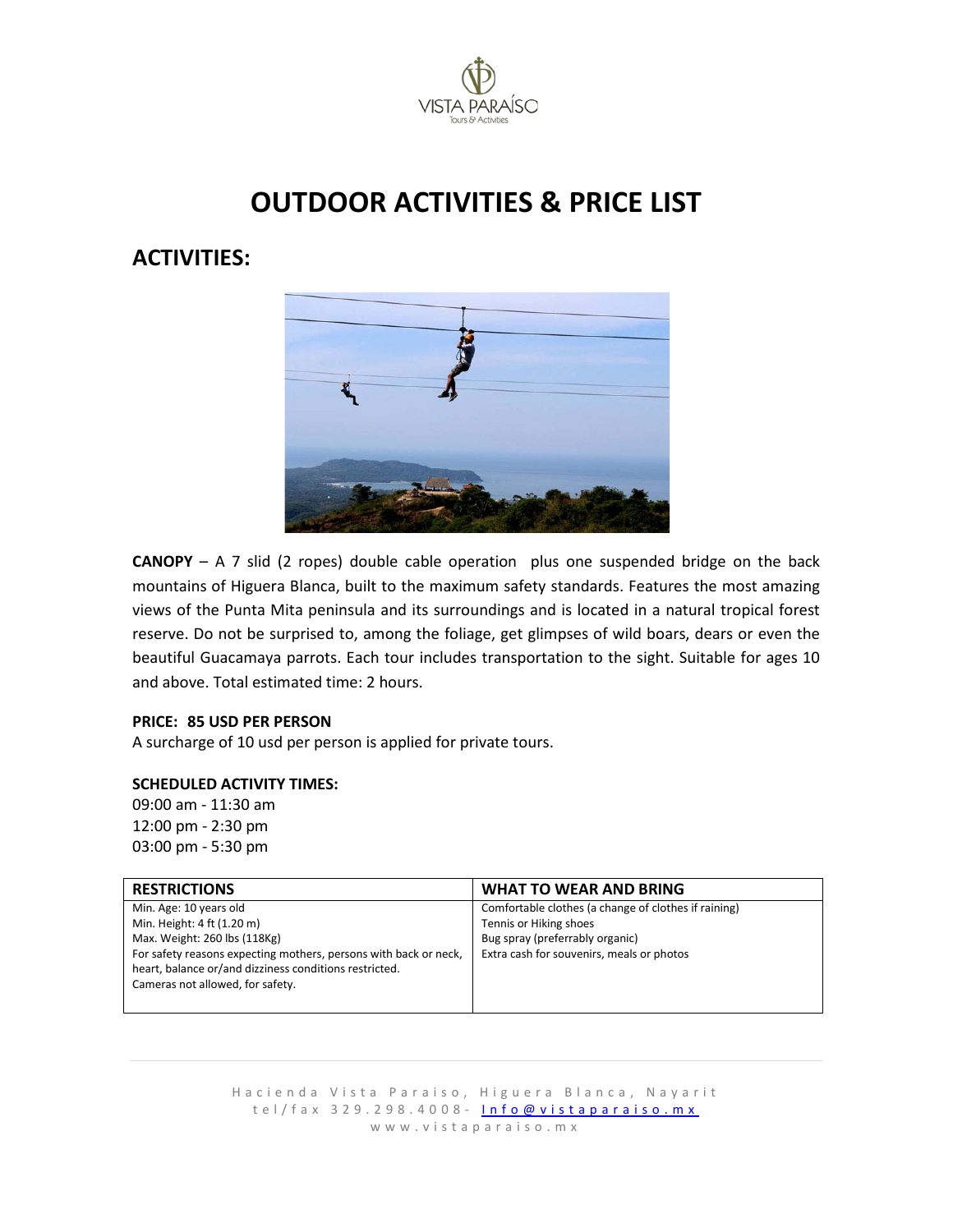



**HORSEBACK RIDING TOURS** – The tamest horses, well fed and kept in prime shape, are led by our cowboys through the village, jungle and beach in a beautiful tour that will create many photo opportunities and memorable experiences. Estimated time: 2 hours

### **PRICE: 85 USD PER PERSON**

A surcharge of 10 usd per person is applied for private tours.

#### **SCHEDULED ACTIVITY TIMES:**

08:00 am - 10:00 am 11:00 am - 01:00 pm 02:00 pm - 04:00 pm

| <b>RESTRICTIONS</b>                                              | <b>WHAT TO WEAR AND BRING</b>                                       |
|------------------------------------------------------------------|---------------------------------------------------------------------|
| Min. Age: 6 years old                                            | Comfortable clothes, ideally pants (a change of clothes if raining) |
| Min. Height: N/A                                                 | Tennis, boots or Hiking shoes                                       |
| Max. Weight: 260 lbs (118Kg)                                     | Bug spray (preferrably organic)                                     |
| For safety reasons expecting mothers, persons with back or neck, | Extra cash for souvenirs, meals or photos                           |
| heart, balance or/and dizziness conditions restricted.           |                                                                     |
| Cameras not allowed, for safety.                                 |                                                                     |
|                                                                  |                                                                     |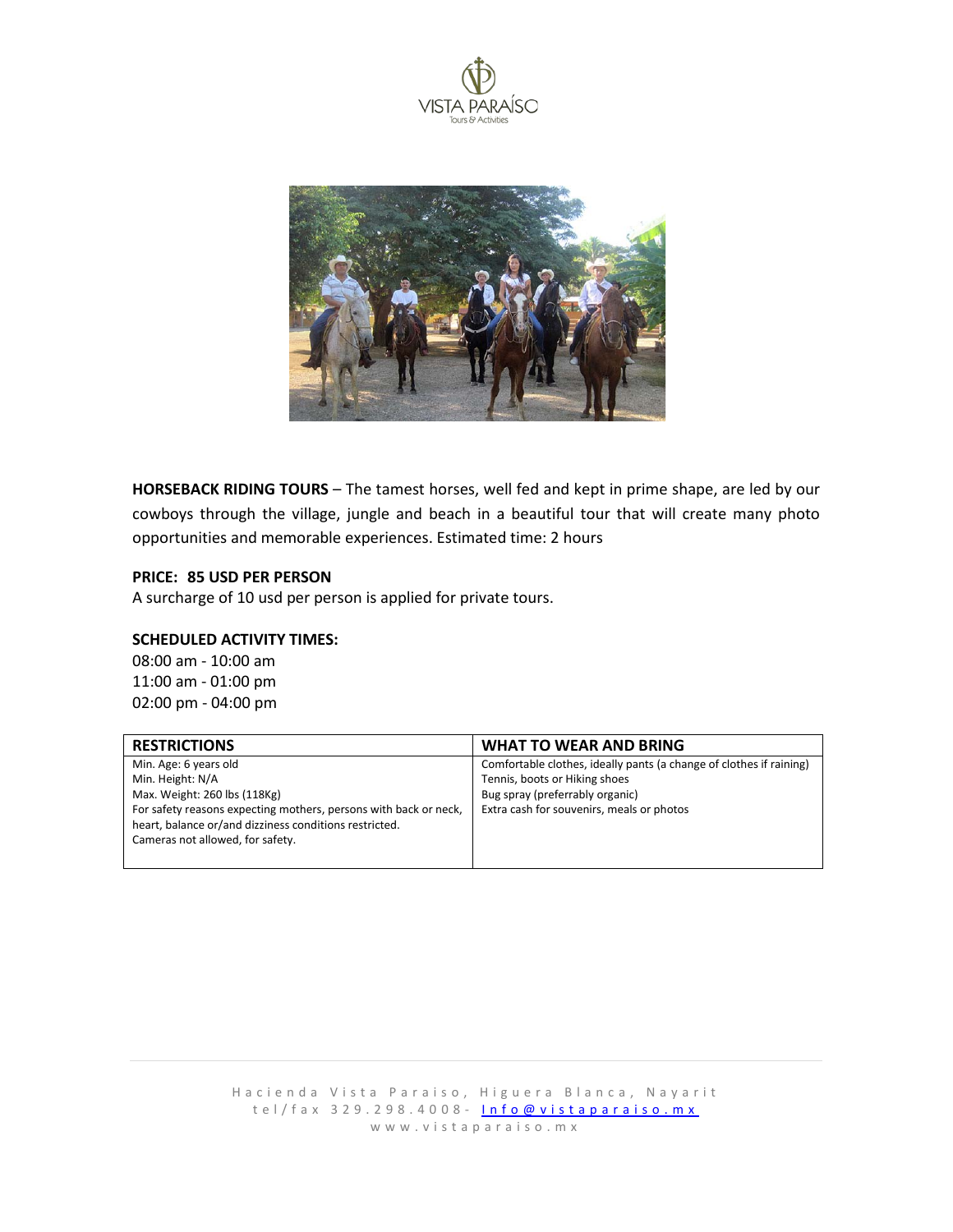



**ATV TOURS** – A scenic tour through country roads, mountains, beach and the village of Higuera Blanca. The tour combines country roads, mildly challenging river streams, village roads, cross country and beach riding. Single or double bike. For safety reasons, only adults are allowed to drive our ATV´s. Estimated time: 2.5 hours

#### **PRICE: 95 USD PER PERSON (single ATV); 140 USD FOR TWO PEOPLE (double ATV)**

A surcharge of 10 usd per person is applied for private tours.

#### **SCHEDULED ACTIVITY TIMES:**

09:00 am - 12:00 pm 12:00 pm - 03:00 pm 03:00 pm - 06:00 pm

| <b>WHAT TO WEAR AND BRING</b>                                                                                                                                        |
|----------------------------------------------------------------------------------------------------------------------------------------------------------------------|
| Comfortable clothes (a change of clothes is advisable)<br>Old tennis or Hiking shoes<br>Bug spray (preferrably organic)<br>Extra cash for souvenirs, meals or photos |
|                                                                                                                                                                      |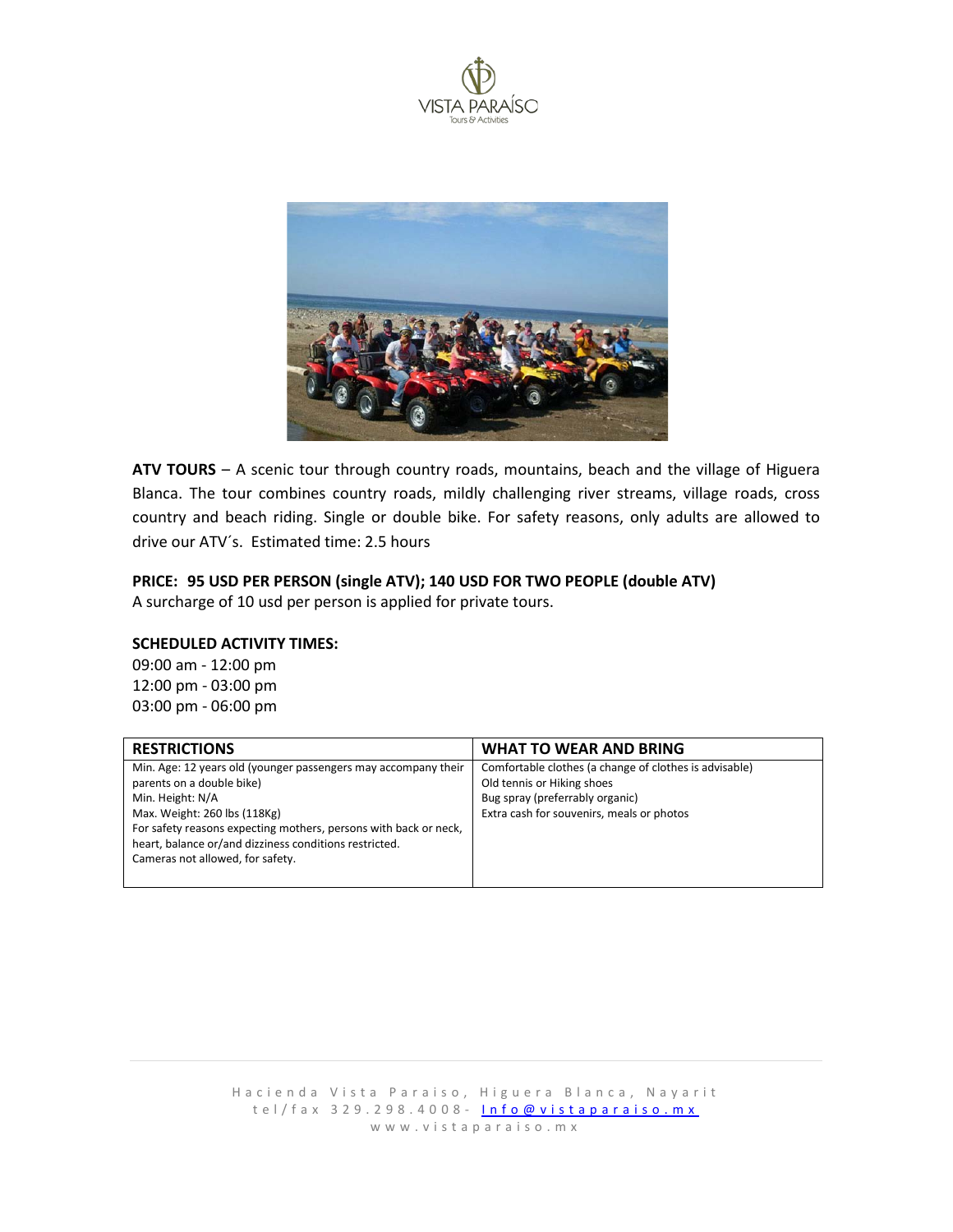

# **SCHEDULE OF ACTIVITIES:**

**CANOPY** – 0900-1130; 1200-1430; 1500-1730

**HORSEBACK RIDING** – 0800-1000; 1100-1300; 1400-1600

**ATV** – 0900-1200; 1200-1500; 1500-1800

**STAFF:** Each activity is run by designated staff, trained by experts according to the highest safety standards. They are friendly, fun and personable, but their objective is to keep you safe whilst having a great time. Please respect them and help them to keep you and your friends safe.

# **PRICES:**

| <b>CANOPY:</b>           | 85 USD per participant.                    |
|--------------------------|--------------------------------------------|
| <b>HORSEBACK RIDING:</b> | 85 USD per participant.                    |
| ATV:                     | SINGLE $ATV - 95$ USD per participant.     |
|                          | DOUBLE ATV - 140 USD for two participants. |

# **OTHER UNIQUE ACTIVITIES (groups of minimum 10 persons):**

## **CANOPY:**



**BIKE, FLY AND RIDE:** A combination of the three activities that we feature at Vista Paraiso. Leave the ranch on ATV, ride beautiful off road trails to the canopy. Slide the ropes, have lunch at our mountain restaurant and enjoy the beautiful views. Ride back to the ranch. Estimated time of activity: 3.5 - 4 hours. **190 USD per participant (single ATV); additional 30 usd for second rider if double atv.**

Activity starts: Time to be agreed – **only for exclusive groups**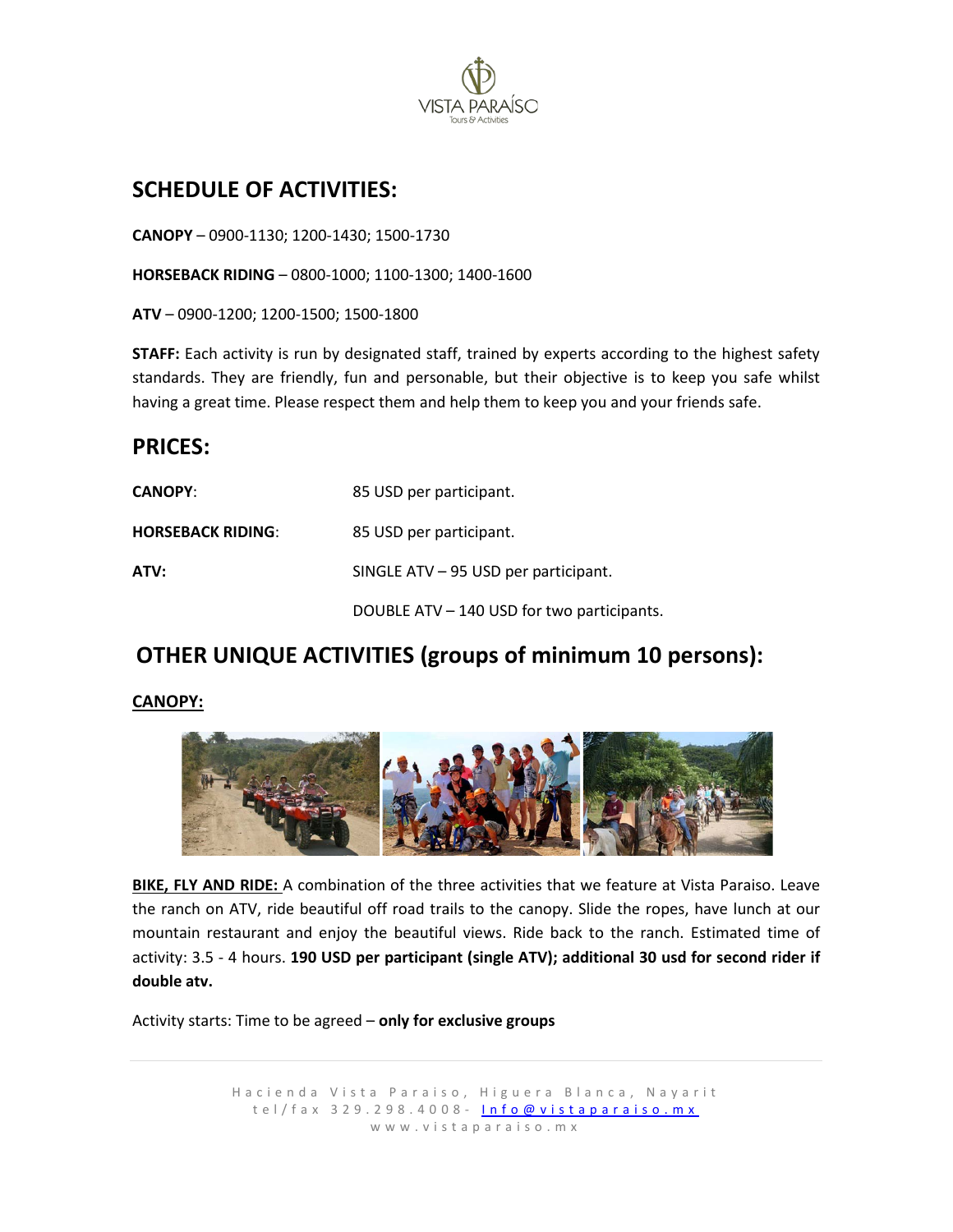

Activity includes: ATV to canope site, Canopy, Lunch at Mountain Restaurant, Horseback ride to ranch.



**CANOPY UNDER THE STARS**: Gear up at the ranch house and join us for sunset at the mountain restaurant. Appreciate the most spectacular views whilst savoring an array of Mexican botanas. Get on the ropes and slide the mountains with our guides in the tranquility of the evening sky. Estimated time of activity: 3.5 hours. **120 USD per participant**

Activity starts: 1730

Activity includes: Transportation to mountain restaurant, snacks at mountain restaurant, canope, transportation back to the ranch.

#### **HORSES:**



**HORSE CAMP**: Ever wondered what a cowboy does? Come spend the day with us and get down and dirty taking care of our babies. Have a great lunch, a horse lesson and ride through the mountains on back trails that are reserved just for us. Learn with our Master Trainer, meet the cowboys and make your vacation memorable with this different alternative. 180 USD per participant. All ages accepted.

Estimated time of activity: from 0830 to 1500 – 6.5 hours

Activity starts: 0830 at the ranch Activity includes: Master Trainer, Horse, Lesson, Ride, Lunch at Mountain Restaurant.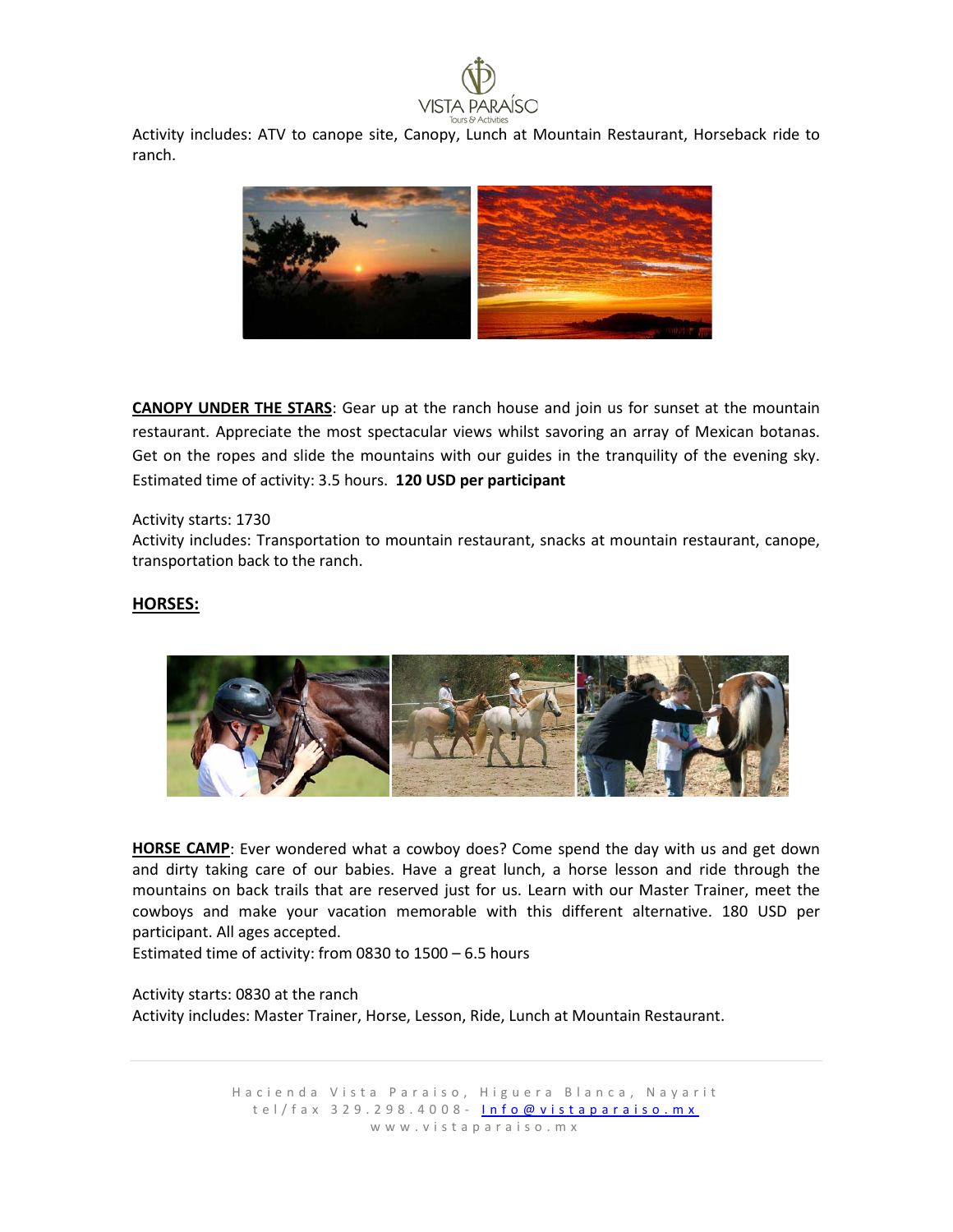



**HORSE RIDING LESSONS**: Never learned to ride? Want to perfection your skills? No problem, we will teach you how. Enroll in our "rider in a week" program and become a more accomplished horse rider. This program includes horse grooming, saddling and riding lessons personalized to your skill in the modalities of show jumping, dressage and pleasure riding. **Individual lesson - 100 USD. Package of three lessons 250 USD**

Activity starts: Prior reservation (depends on availability – possibility of group lessons) Activity includes: Horse, Trainer, Tack

#### **MOONLIGHT RIDES:**



**The mountain trail** - Only possible for 3 days in each month for certain months of the year, these rides will depart the ranch before sunset and take you through the jungle to the top of the mountain where you will appreciate Margaritas by sunset. When the sun is down the group will start their dinner and watch the moon rise from behind the mountain. The ride back to the ranch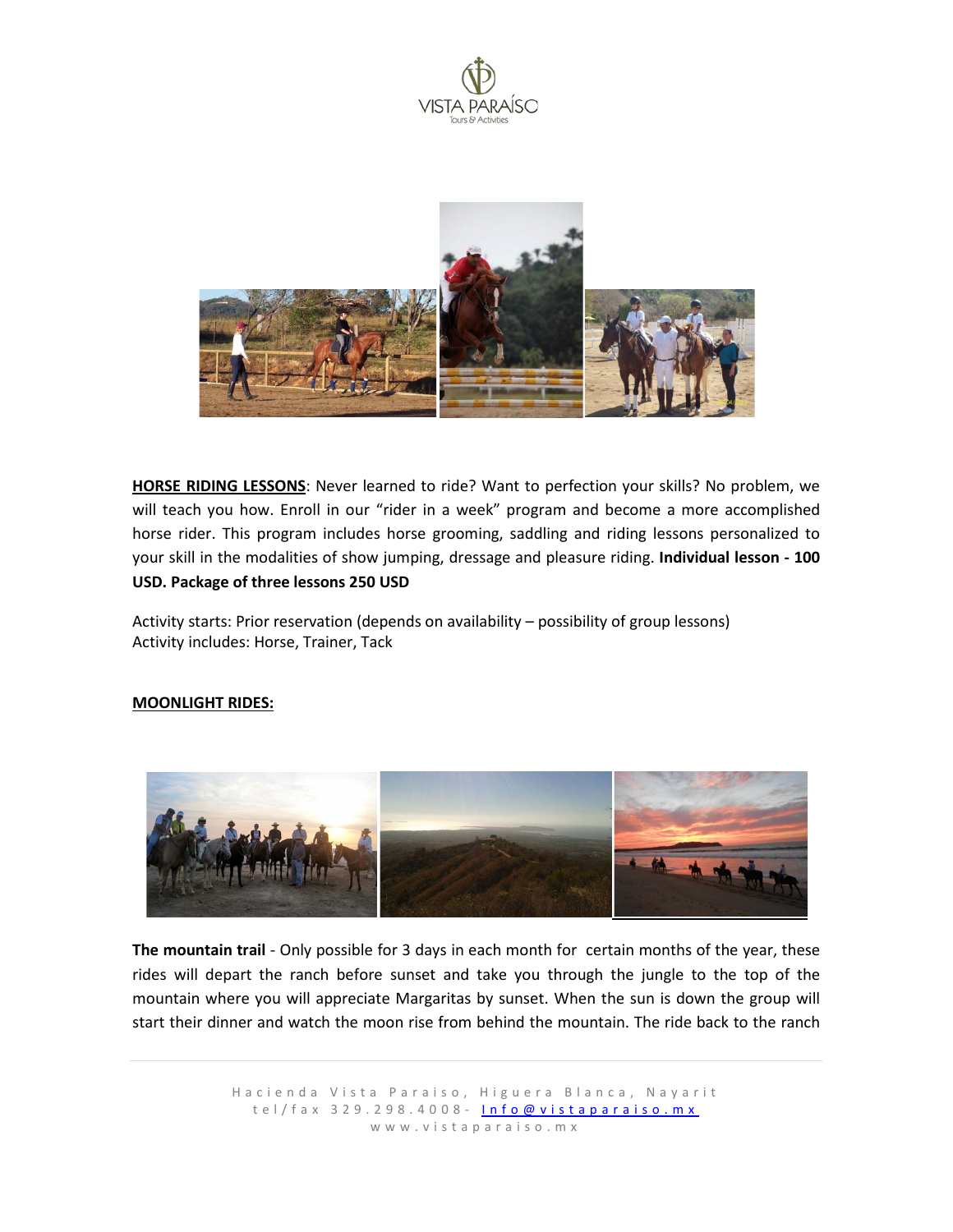

will be done under the moon and stars, through the jungle. Estimated time whole activity: 4.5 hours. **190 USD per participant**

**The beach trail** – leave the ranch by sunset, pass the village, head for the jungle and end up at Litibu beach for sunset. Ride on the beach, enjoy pre dinner drinks around a fogata and sit down for the ultimate taco traditional dinner with our cowboys while you watch the moon come up. Afterwards, ride back to the ranch under the moon. Estimated time whole activity: 4.5 hours. 190 USD per participant

Activity starts: Time varies according to Sunset. Activity includes: Horses, dinner (food and beverage – Carne asada, sodas, beer, wine, tequila)



## **ATV:**

**LUNCH AND THE JUNGLE**: Drive the ATVs to secret jungle destinations and enjoy a lunch at our mountain restaurant. Appreciate the quietness of our forests whilst savoring our traditional cuisine. Estimated time whole activity: 3.5 hours. 130 / 180USD per participant

Activity starts: Time to be agreed – **only for exclusive groups** Activity includes: ATV, Lunch (varied traditional tacos or BBQ, freshly made corn tortillas, sodas, beer, wine, tequila)

**INSURANCE**: Vista Paraiso Outdoor Activities is covered by total civil liability insurance in all its activities. All drinking in moderation, in all our activities.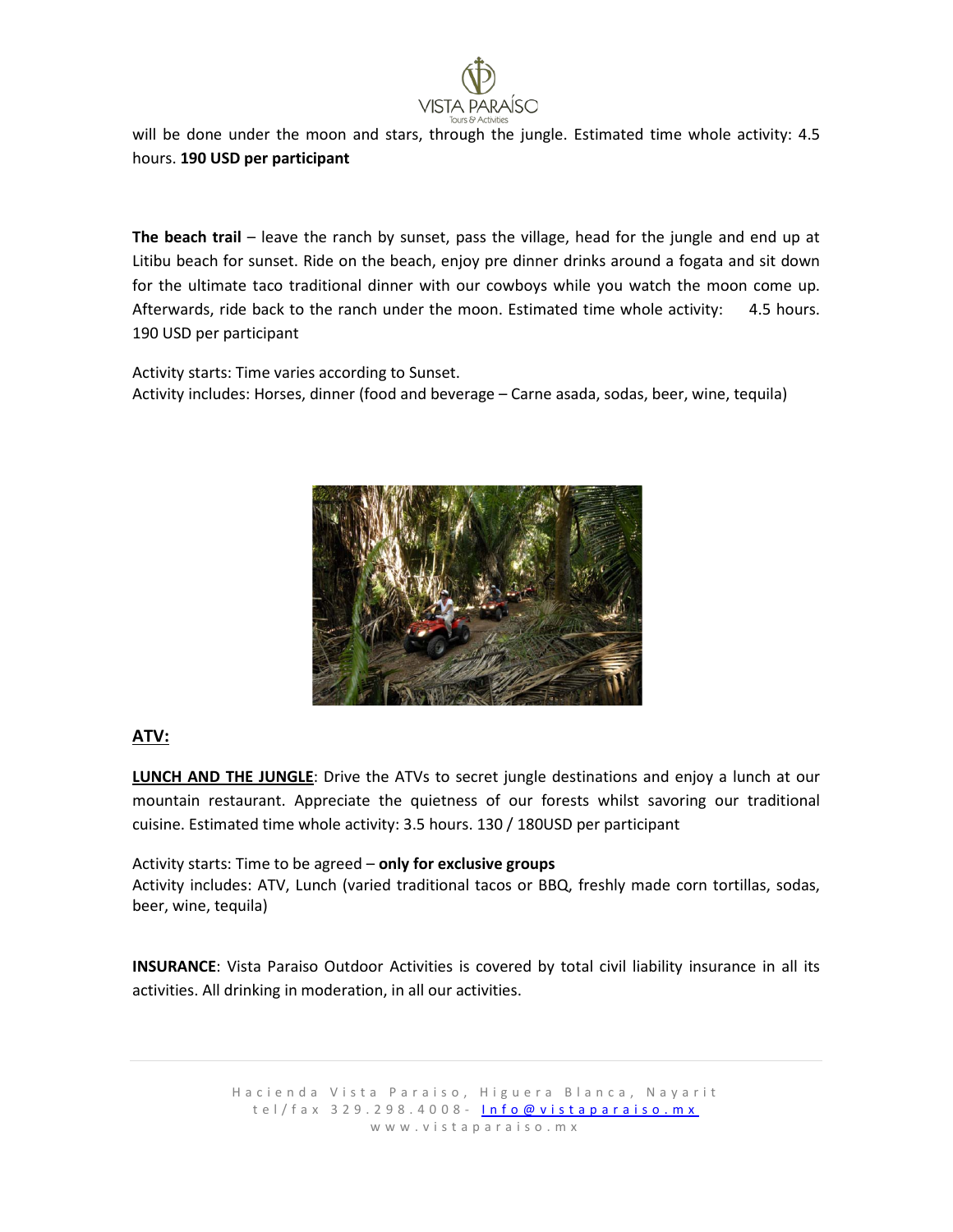

# **ACTIVITIES AT SEA**



**WHALE WATCHING** – Our boats leave the Punta de Mita Village and take you around the bay, where you will be able to observe and photograph whales, dolphins, manta rays, a variety of turtles and much more sea life indigenous to this area. Suitable for ages 5 and above. Total estimated time: 1.5 hours (30 to 35 minutes of actual whale watching).

### **PRICE: 275 USD MINIMUM 4 PERSONS plus 25 USD ADDITIONAL PER PERSON FOR A MAXIMUM OF 8 PERSONS PER BOAT**

#### **SCHEDULED ACTIVITY TIMES:**

Previous reservation required. We will adapt to your schedule.

| <b>RESTRICTIONS</b>                                              | <b>WHAT TO WEAR AND BRING</b>                                   |
|------------------------------------------------------------------|-----------------------------------------------------------------|
| Min. Age: 5 years old                                            | The activity includes life vests, water and hydrophone (to hear |
|                                                                  | the whales sing)                                                |
| For safety reasons expecting mothers, persons with back or neck, |                                                                 |
| heart, balance or/and dizziness conditions restricted.           | Comfortable clothes (a change of clothes is recommended)        |
|                                                                  | Sun screen                                                      |
|                                                                  | Tennis or flip flops                                            |
|                                                                  | Towels                                                          |
|                                                                  | Something warm if it is early in the morning                    |
|                                                                  | Hat or cap                                                      |
|                                                                  |                                                                 |

**ADD SNORKELING** – Stop at the Marietas Islands and snorkel. Estimated time of activity: 2.5 hours (activity includes snorkeling gear)